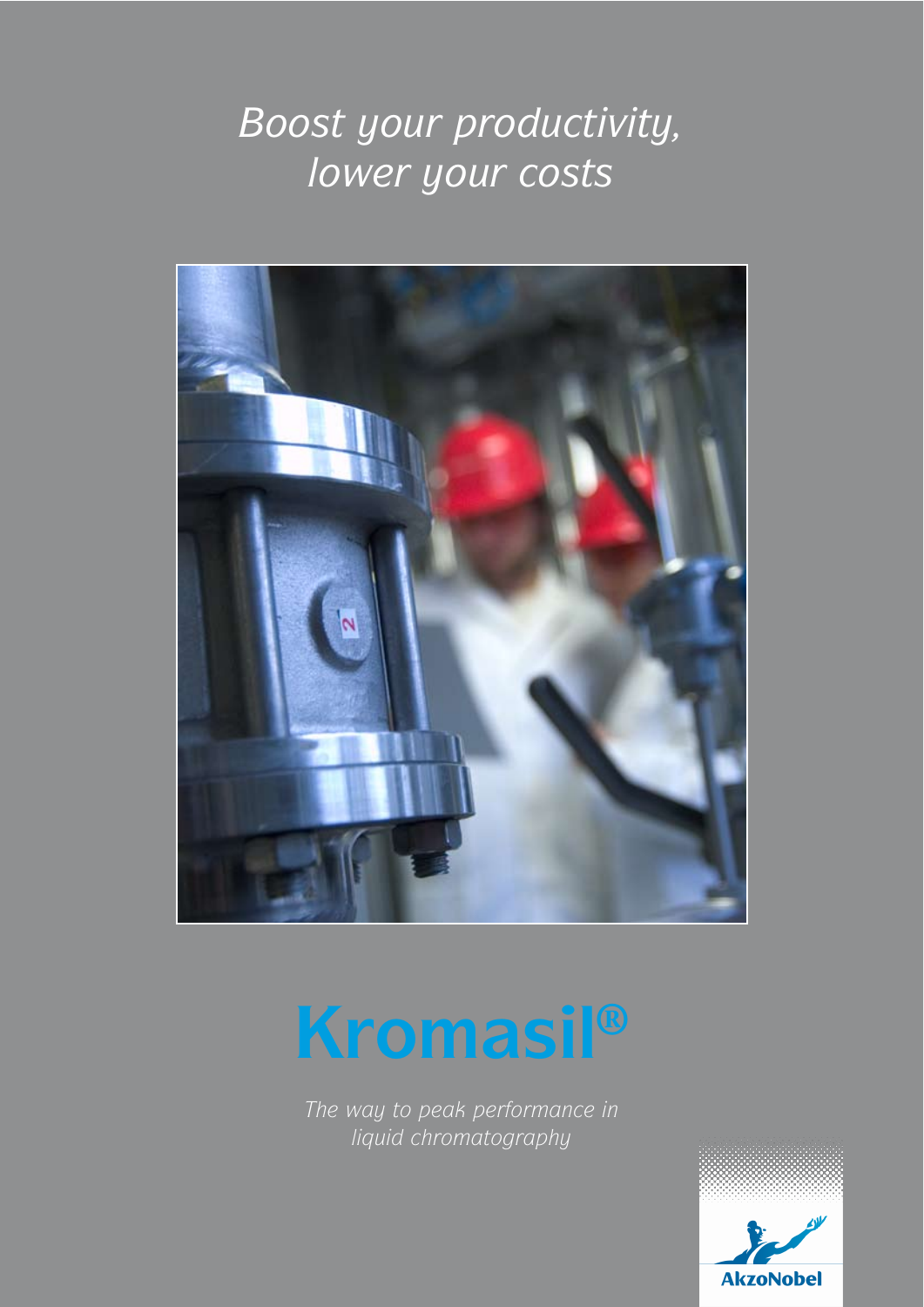### Why the best silica costs the least

Kromasil's business idea since its introduction in 1988 is to offer you the lowest possible total separation cost by providing the highest quality silica-based HPLC, SMB and SFC packing material available. The superior loadability and lifetime mean you can reduce the cost for solvent and other parts, and increase productivity. The packing material is at the heart, and the single most important factor that determines the performance of your processes.

### HIGH AVAILABLE SURFACE AREA **EXITS HIGH LOADABILITY P IMPROVED PRODUCTIVITY/REDUCED COSTS**

### **EXCELLENT MECHANICAL AND CHEMICAL STABILITY**  $\triangleright$  **LONG LIFETIME**  $\triangleright$ **IMPROVED PRODUCTIVITY/REDUCED COSTS**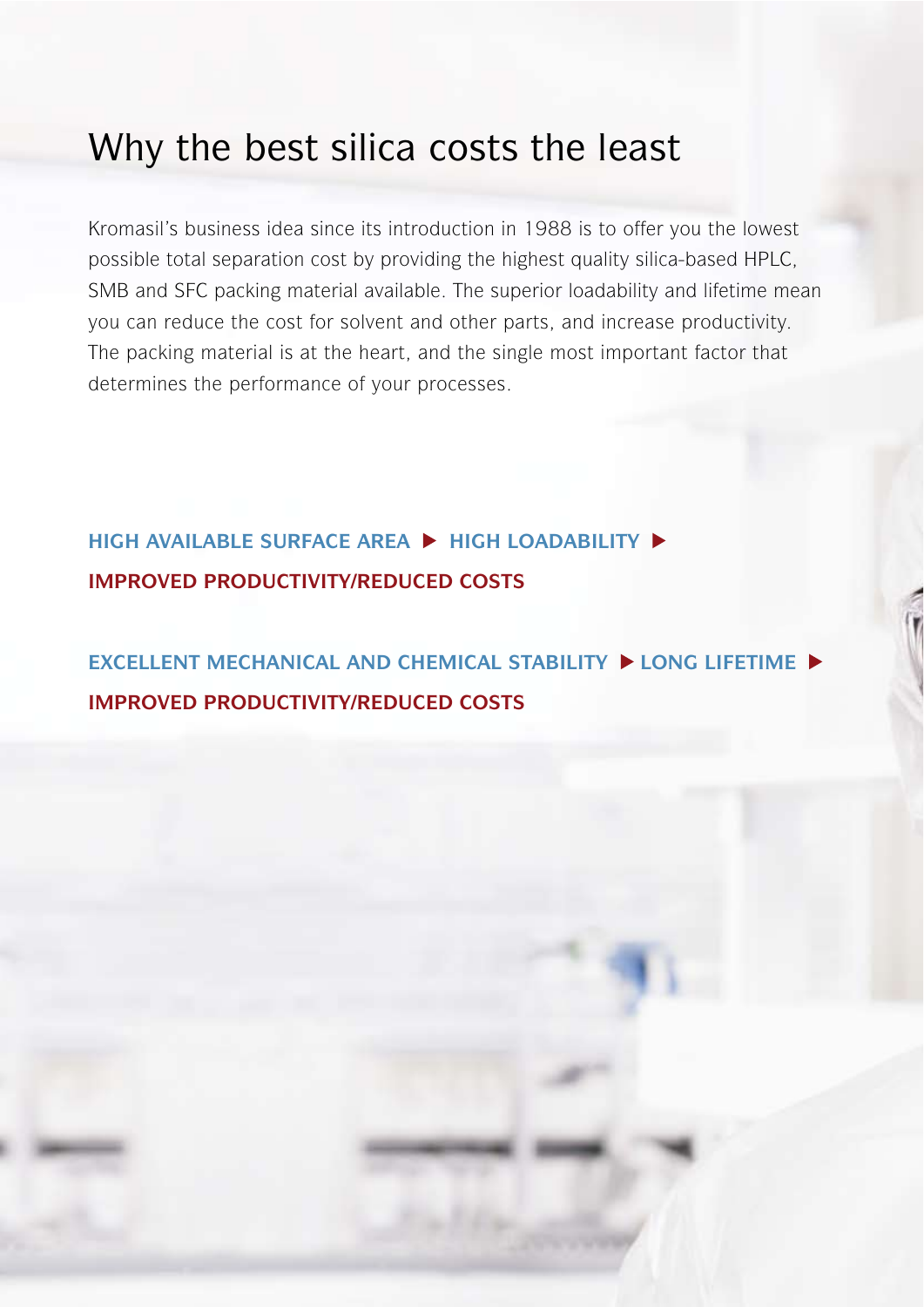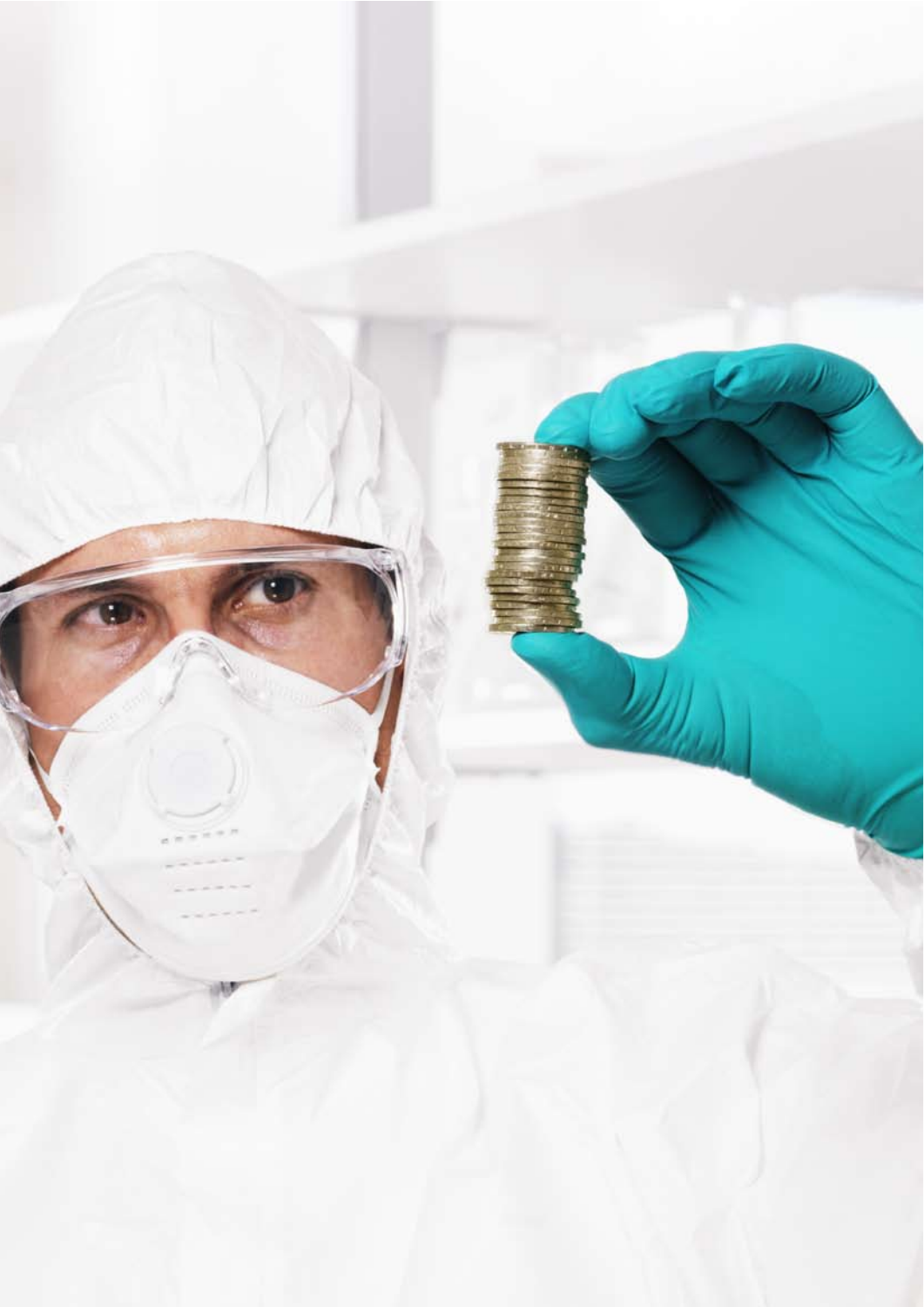## You'll be amazed at how much it can take

High loading capacity is key to high productivity and the best total economy in your industrial scale HPLC, SMB or SFC. A high available surface area for your target molecule, together with an optimized surface chemistry to maximize the separation factor, will result in high productivity and low production costs.

#### THE KROMASIL PARADOX

A high surface area can be obtained by increasing the pore volume. However, this will normally result in a very weak material, with low mechanical strength.

Kromasil combines a high pore volume, resulting in a high surface area, with extremely high mechanical strength. This is unique among silica-based packing materials.

In addition, the pore size distribution is very small, resulting in a high available surface area. For every application you have, there is an optimal pore size that will maximize the loading capacity.

#### SURFACE CHEMISTRY AND SELECTIVITY

In Reversed Phase HPLC, the type and density of the ligands will determine how much you can load onto the column. Kromasil's well-defined chemistry, with a high density of adsorption sites, ensures that the peaks will remain narrow even under high loading. At the end of the day, this is what gives you a cost-effective HPLC process.

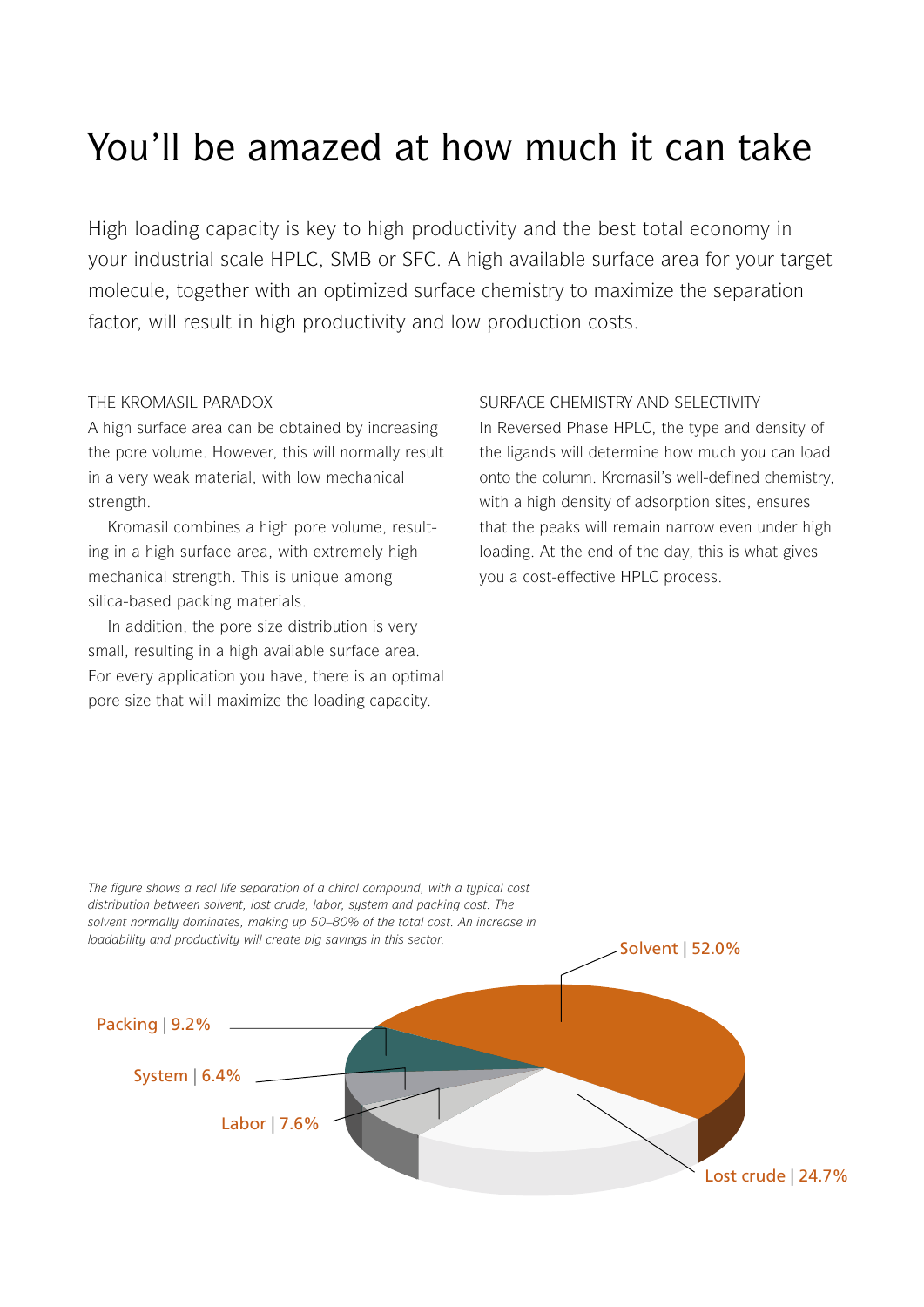Preparative injections of Oxirane on Kromasil CN



*Kromasil Cyano was used for the largescale separation of a diastereomeric oxirane, where the chromatograms show the scale-up experiments in analytical scale. Even at a loading corresponding to 172 mg loading in analytical scale, i.e. 86 mg crude/g of packing, 98–99% pure diastereomers could be obtained in the two collected fractions. Recovery was close to 100%.*

Stacked injections of Oxirane on Kromasil CN



*In order to maximize productivity a stacked injection technique was applied, where cycle time between injections is only 2.6 minutes. For a 200 mm ID column, 180 kg of crude can be purified per day using this method.*

#### Preparative injection of Metoprolol on Kromasil CelluCoat



*The chromatograms show a chiral scale-up example on Kromasil CelluCoat. The loading capacity lies close to the capacity for a regular achiral RP phase.*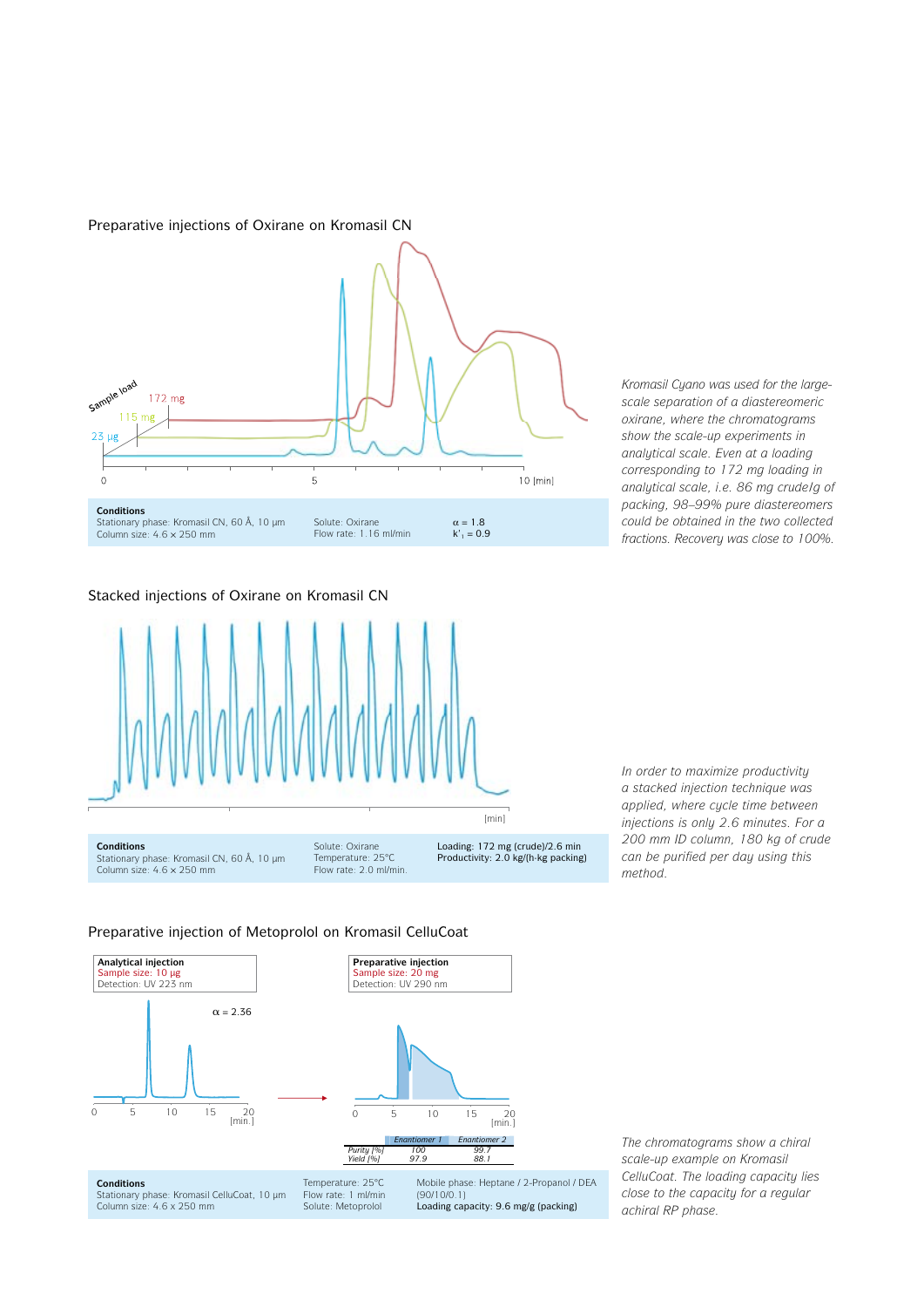# Strong enough to save your budget

In modern HPLC, SMB and SFC systems, small efficient particles are used for the best total economy. At the same time, it's also common with large diameter dynamic axial compression columns, which results in very high mechanical stress on the particles. To ensure a problem-free process, with no breakdown of the particles, high mechanical strength is crucial.

#### WHY HIGH MECHANICAL STRENGTH?

The primary reason is to withstand mechanical stress in the column. A silica packing is also often exposed to high mechanical stress when unpacked and packed again in production.

Frequent packing and unpacking requires a very stable packing material where no fines creation can be tolerated. If fines are formed in any part of the process this will result in an increasing back-pressure. Eventually the pressure limit for the system is reached, and the column has to be repacked with new material.

#### THE FACTORS BEHIND A STABLE MATERIAL

The Kromasil particles are essentially perfectly spherical. In addition, the pore shape and structure is more regular than other materials. The result is mechanical strength that allows extremely high piston pressure in your column.

Many Kromasil customers perform Cleaning In Place (CIP) using highly alkaline conditions to remove adsorbed polypeptide impurities, especially in insulin purification. Such conditions will quickly break down less stable materials mechanically. But with Kromasil, you can apply CIP over and over again.



*The Kromasil particles are almost perfectly spherical, which is part of the explanation for very high mechanical stability.*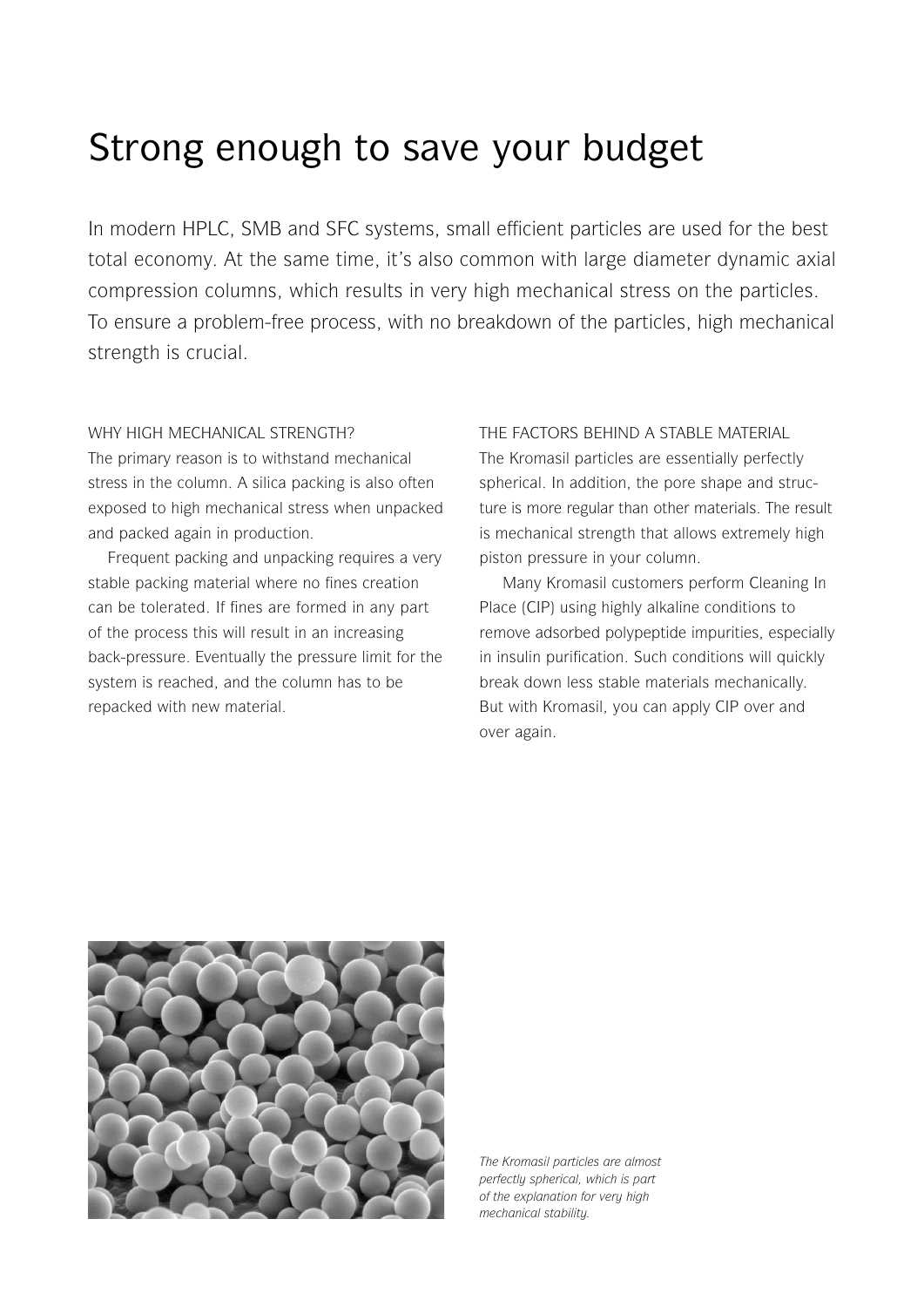

Pressure over packed bed during 2<sup>nd</sup> cycle of mechanical stability test

*To simulate a repeated packing procedure without emptying the column, a test method with a successive increase of piston pressure was developed. The relative backpressure increase is a measure of the degree of degradation of the material after repeated packings.* 

#### Light microscope pictures showing the appearance of the particles before and after the stability test

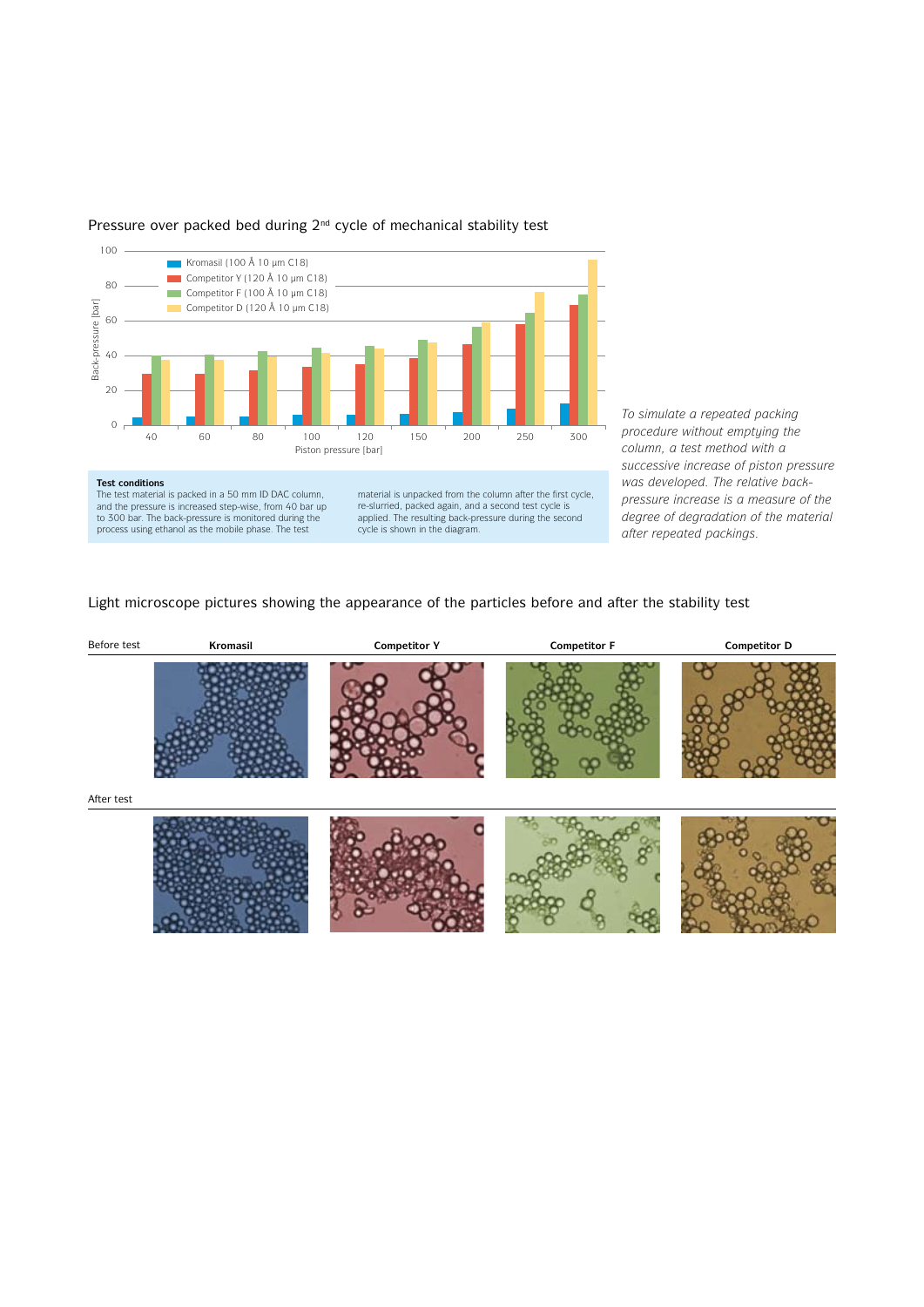# Stable even when the going gets tough

A purification process of a pharmaceutical or a biopolymer can consist of steps at very low or very high pH—for the chromatography and for the cleaning procedure. This puts very high demands on the chemical stability of the packing material, both for the bonded phase and the silica matrix itself.

#### THE SECRET OF THE BONDED PHASE

At low pH the bonded phase can be hydrolyzed, resulting in a less hydrophobic surface and reduced retention times for lipophilic compounds. Kromasil's high ligand coating density, with an efficient endcapping, will ensure a low degree of hydrolysis.

For high pH conditions, Kromasil's extensive coating will ensure that the alkaline mobile phase to a large extent will be kept away from the silica surface.

#### A STABLE SILICA MATRIX

The Kromasil silica matrix is produced using a sol-gel technology, resulting in a very regular structure. After the gelling, the particles are subjected to several further steps to improve both the chemical and mechanical stability. The result is a superior silica matrix. So even if the silica surface is attacked by an alkaline mobile phase, the matrix itself will be extremely resistant.

All in all, the result is the long lifetime of Kromasil packing material.



*Chemical stability: Crucial for the lifetime of the packing and for a problem-free process.*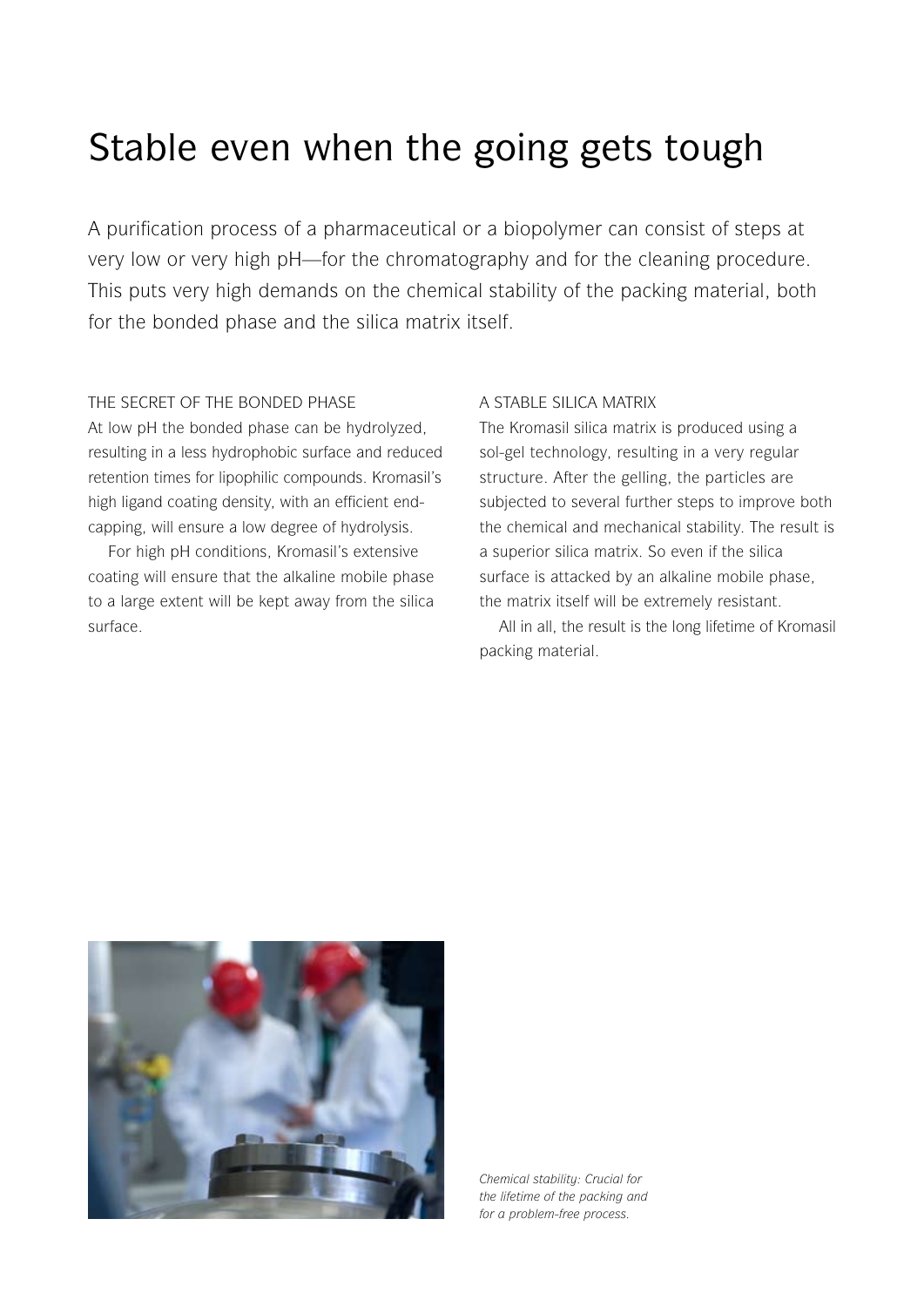#### Chemical stability under alkaline conditions



*To remove adsorbed polypeptide impurities, especially in insulin purification, a high pH CIP (Cleaning In Place) step is often applied. The figure shows the leakage of silicon under conditions that simulate the situation during insulin production.*

#### Long-term chemical stability of Kromasil 100 Å C18 under alkaline conditions



#### Long-term chemical stability at low pH



*Long-term chemical stability is key to the long lifetime of packing material. The adjoining figures show the situation at both high and low pH, giving a good indication of the longevity of Kromasil.*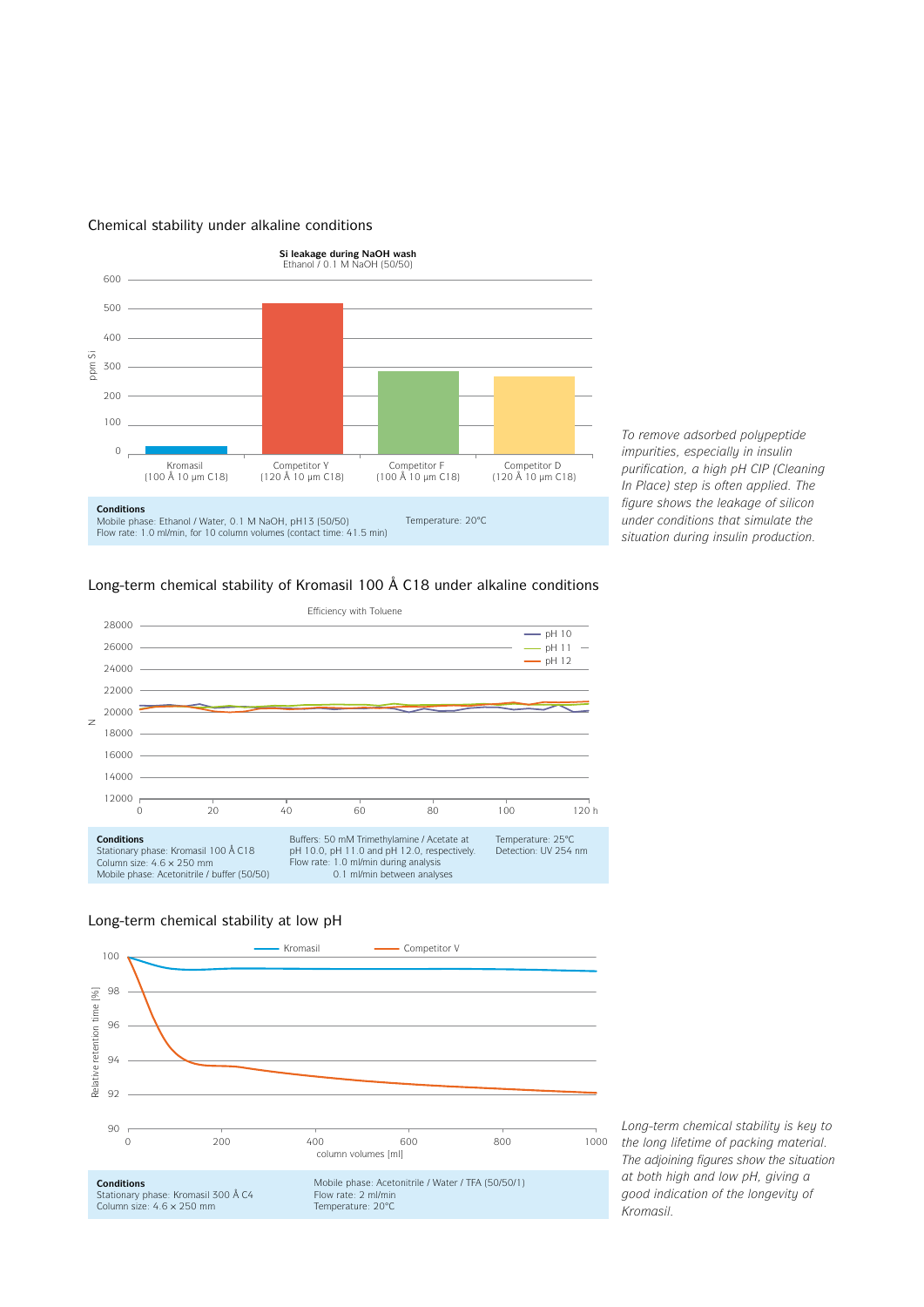### Easy to scale up, easy to track down

The beauty of Kromasil is that you always get the same high performance regardless of column size. Our manufacturing starts with the silica raw material, and runs all the way through to the finished silica-based packing material. We produce very large batches, so whatever your demand is, we can supply. And quality will be the same, over and over again.

#### WITH YOU ALL THE WAY

With Kromasil you always experience the same high performance, regardless of column size. The secret is that we produce a large silica batch and then fractionate it. This way, we can offer the entire range of available particle sizes in any amount.

Whether you choose to purchase a small column, or hundreds of kilos for large-scale production, the silica will come from the same batch. This means that properties such as particle size distribution, selectivity and loadability are identical, making it easy to scale up.

#### … AND BACK AGAIN

Kromasil is back-integrated from the silica raw material to the finished bonded silica-based packing material. Less than a handful of suppliers worldwide control the entire manufacturing process as well as Kromasil, or come even close to the multi-ton per year production capacity of Kromasil.

HIGH QUALITY PRODUCTS DELIVERED IN TIME Reproducibility between batches is very important in production, where a variation in the properties of the silica could mean the loss of millions of dollars. Since we control the total manufacturing process we can easily guarantee the highest quality of the final product. Kromasil has been ISO 9001 certified since the early nineties.

 We can also offer high delivery precision, with batch sizes exceeding 300 kg per batch, and multi-ton per year production. In addition, you get access to over 60 years of experience in silica technology.

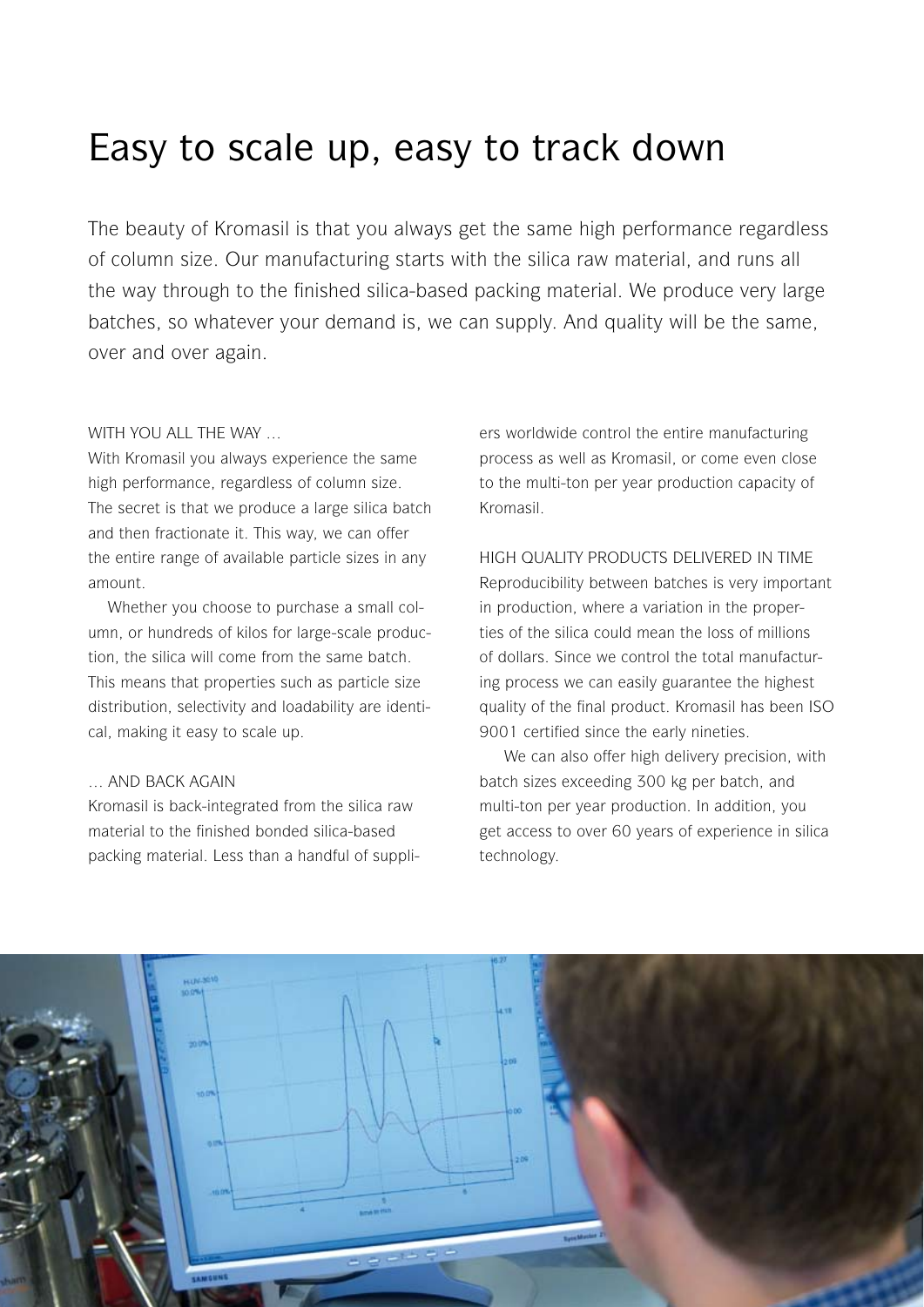Scalability—the same high performance in any column size



*All Kromasil pre-packed columns are delivered with a minimum performance guarantee of at least 40 000 pl/m for 10 µm particles. For larger diameters DAC columns are recommended. The performance obtained in analytical columns can be maintained all the way up to very large industrial scale DAC columns, and in the example an 80 cm ID DAC column is proven to show analytical performance. The scale-up factor from the analytical column in this case is 30 000 times!*



#### Batch to batch reproducibility of 120 batches of Kromasil 100 Å C18

*In the quality assurance and control of Kromasil, a vast number of tests are performed. In the adjoining figure, batch to batch reproducibility of Kromasil, measured as selectivity and retention factor over time, is shown for particle sizes from 7 µm to 16 µm.*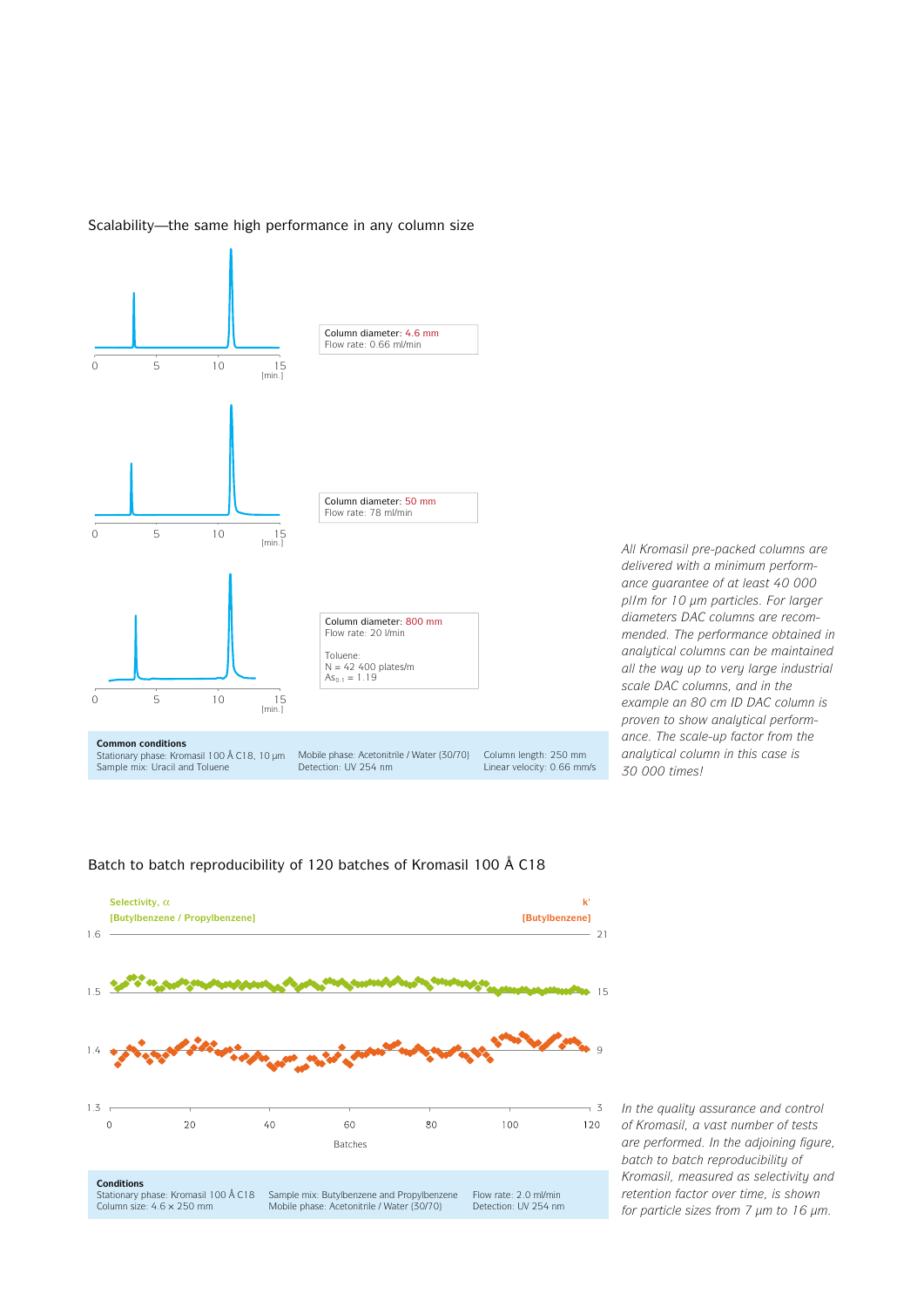# Who could give you better answers than the market leader?

Unlike most other companies in the field of packing material for large scale HPLC, SMB and SFC, Kromasil not only supplies the packing material itself, but is also a leader in the field of developing and optimizing methods for the separation. Our team can advise on how to pack columns, select optimal running conditions or optimize large-scale purifications.

#### TECHNICAL SUPPORT FROM THE TECHNOLOGY **LEADER**

The Kromasil team has accumulated a wealth of know-how over the years, and is always on hand to help you with questions or problems that arise. With broad experience of separating complex substances around the world, our chemists and chemical engineers can usually pinpoint any problem simply through a dialog with the customer.

Our applications group can also perform a method development for your application, and optimize the running parameters to give you the

most economical separation process possible. This can be done with KromaGuide, a computerized simulation tool that helps optimize your separation to give the most economical running conditions.

In addition, an extensive application guide indicating suitable conditions is available.

#### A GLOBAL NETWORK FOR SUPPORT

Kromasil has a global network of dedicated distributors for pre-packed columns and smaller amounts of bulk packings. To find your nearest distributor, please see our website or contact us directly.

For larger quantities of Kromasil, our sales offices in Sweden, USA, China and India will gladly help you.

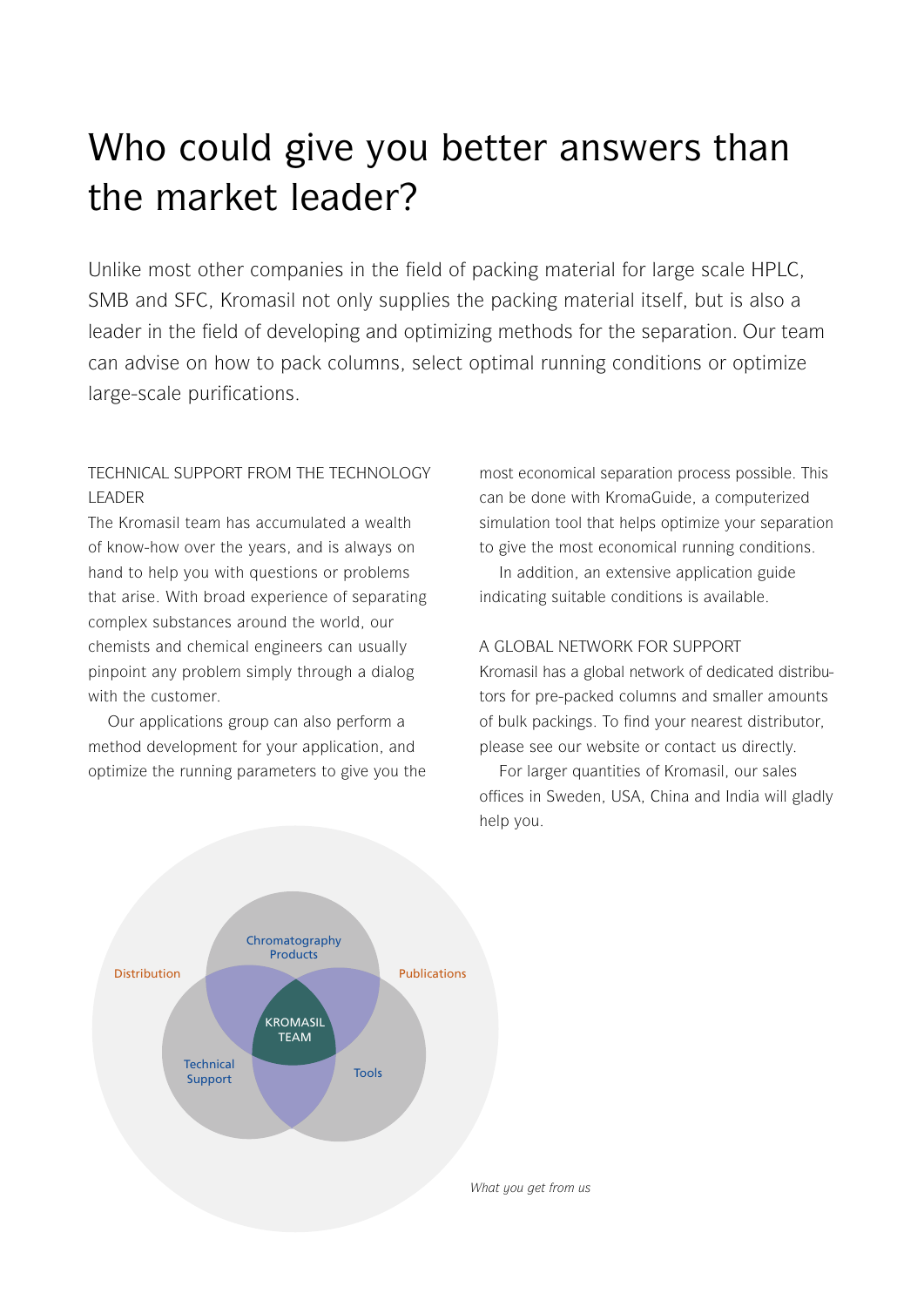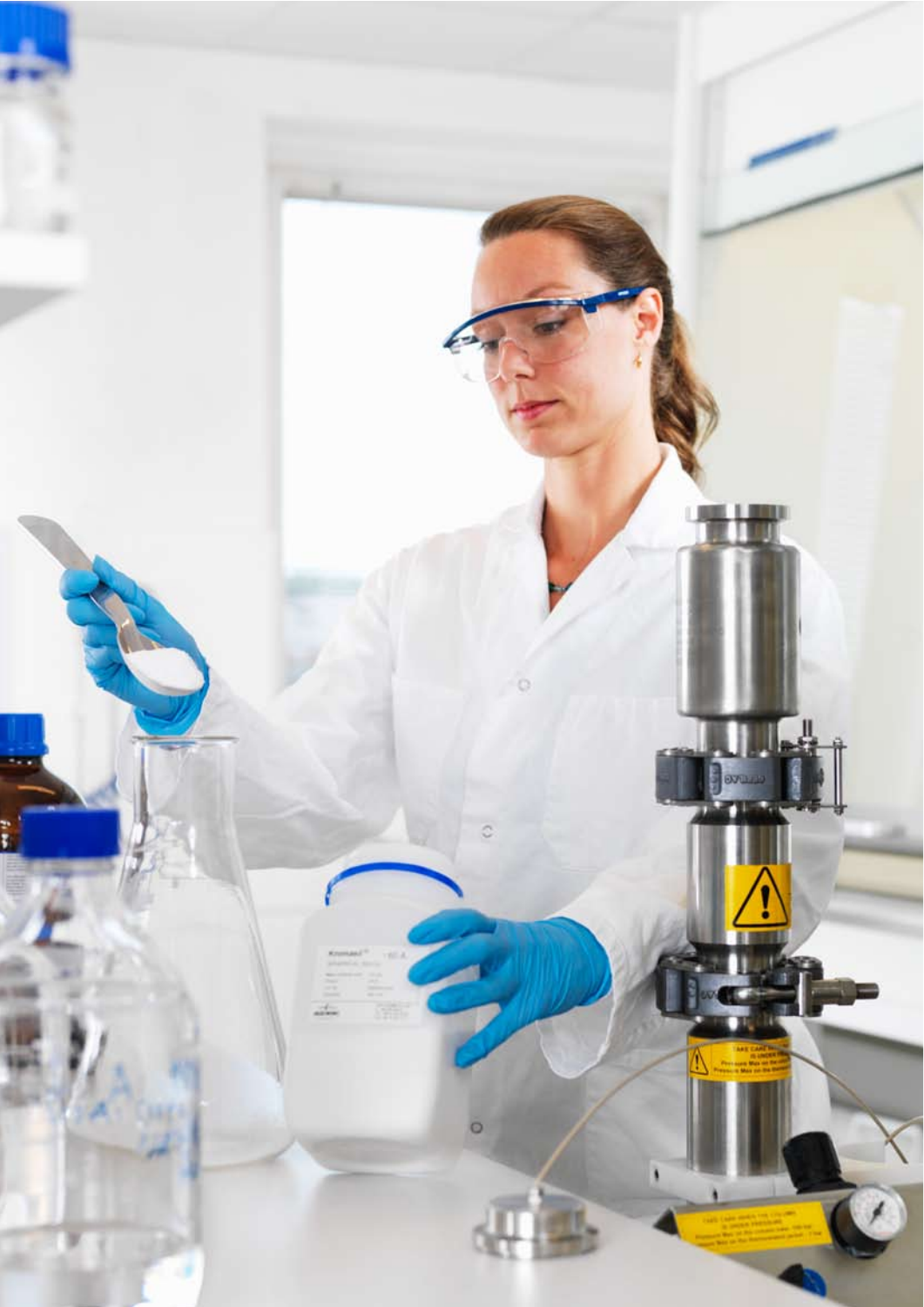### Everything you need, everywhere

Applications for large-scale HPLC comprise everything from small, synthetic pharmaceuticals up to large polypeptides or proteins. In addition, the demands for purity and recovery are constantly increasing. Kromasil has superior packings for the entire range to meet all your needs.

#### INDUSTRIAL SCALE HPLC TODAY

Industrial scale HPLC is used for synthetic or semisynthetic small drugs, peptides, and proteins. The biggest application worldwide is insulin, being produced in very large volumes. A growing application is chiral separations, where the demands for pure enantiomers have increased.

#### THE KROMASIL PRODUCT PORTFOLIO

The availability table below summarizes the standard Kromasil products available. Phases go from bare silica and polar ligands for normal phase HPLC, to non-polar phases for reversed phase conditions. Pore sizes comprise 60 Å, 100 Å, and 300 Å, to be suitable for everything from small molecules up to proteins.

For our coated polysaccharide chiral phases, CelluCoat™ and AmyCoat™, an in-house developed super wide-pore silica is used. There is also a line of covalently bonded chiral phases available, DMB and TBB, based on 100 Å Kromasil silica.

#### HOW TO ORDER KROMASIL

To order Kromasil bulk material, we recommend that you contact us directly. Our distributors specialize in columns, but will handle bulk material up to 2 kg quantities. For contact information, please see this brochure or consult our website at www.kromasil.com

#### Availability of Kromasil



### Kromasil 300 Å bulk packings

|                |   |    | $\mu$ and the size $\mu$ , $\mu$ |  |  |
|----------------|---|----|----------------------------------|--|--|
| Phases         | 5 | 10 | 16                               |  |  |
| SIL            |   |    |                                  |  |  |
| C <sub>4</sub> |   |    |                                  |  |  |
| C8             |   |    |                                  |  |  |
| C18            |   |    |                                  |  |  |
|                |   |    |                                  |  |  |

#### Kromasil Chiral bulk packings

| Particle sizes, um |     |   |    |    |    |  |  |  |
|--------------------|-----|---|----|----|----|--|--|--|
| Phases             | 3   | 5 | 10 | 16 | 25 |  |  |  |
| <b>DMB</b>         |     |   |    |    |    |  |  |  |
| TBB                | . . |   |    |    |    |  |  |  |
| AmyCoat            |     |   |    |    |    |  |  |  |
| CelluCoat          |     |   |    |    |    |  |  |  |

 $\blacksquare$  = Available as standard product.

 $\Box$  = Only available in pre-packed Kromasil columns  $\Box$  = Not available as standard product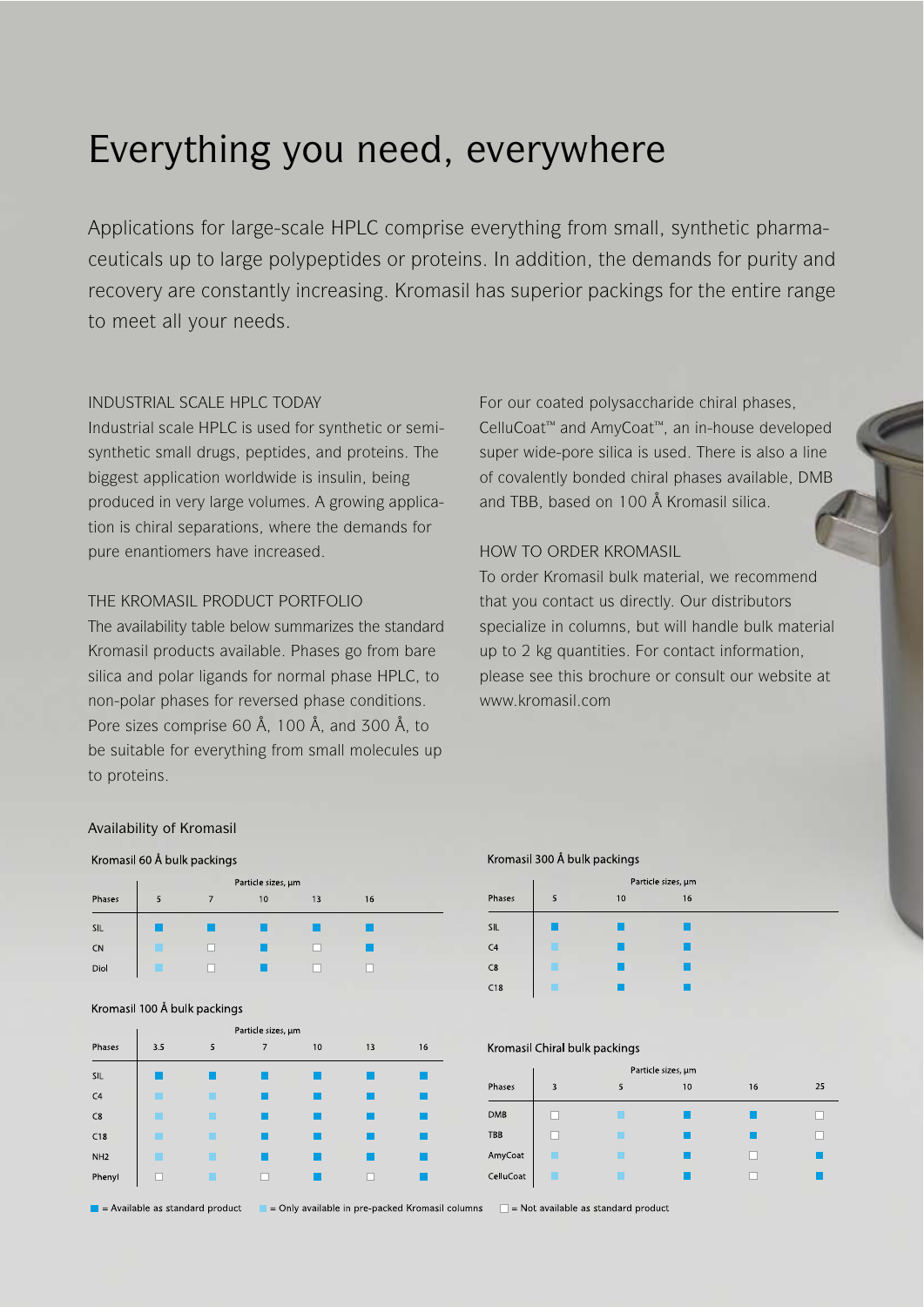